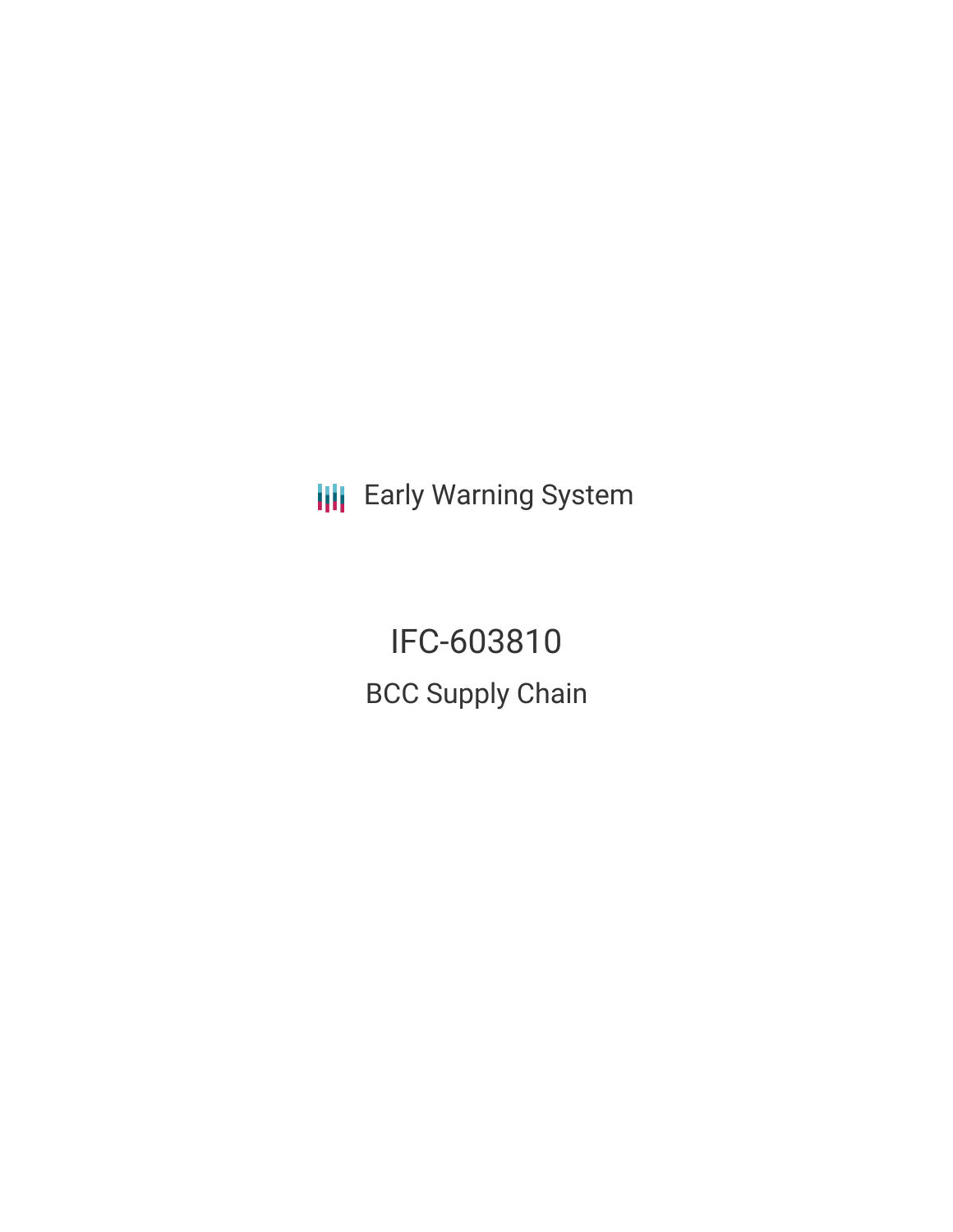### **Quick Facts**

冊

| <b>Countries</b>               | Kazakhstan                              |
|--------------------------------|-----------------------------------------|
| <b>Financial Institutions</b>  | International Finance Corporation (IFC) |
| <b>Status</b>                  | Active                                  |
| <b>Bank Risk Rating</b>        | FI.                                     |
| <b>Voting Date</b>             | 2019-04-19                              |
| <b>Borrower</b>                | <b>Bank CenterCredit</b>                |
| <b>Sectors</b>                 | Finance                                 |
| <b>Investment Type(s)</b>      | <b>Advisory Services</b>                |
| <b>Investment Amount (USD)</b> | \$0.63 million                          |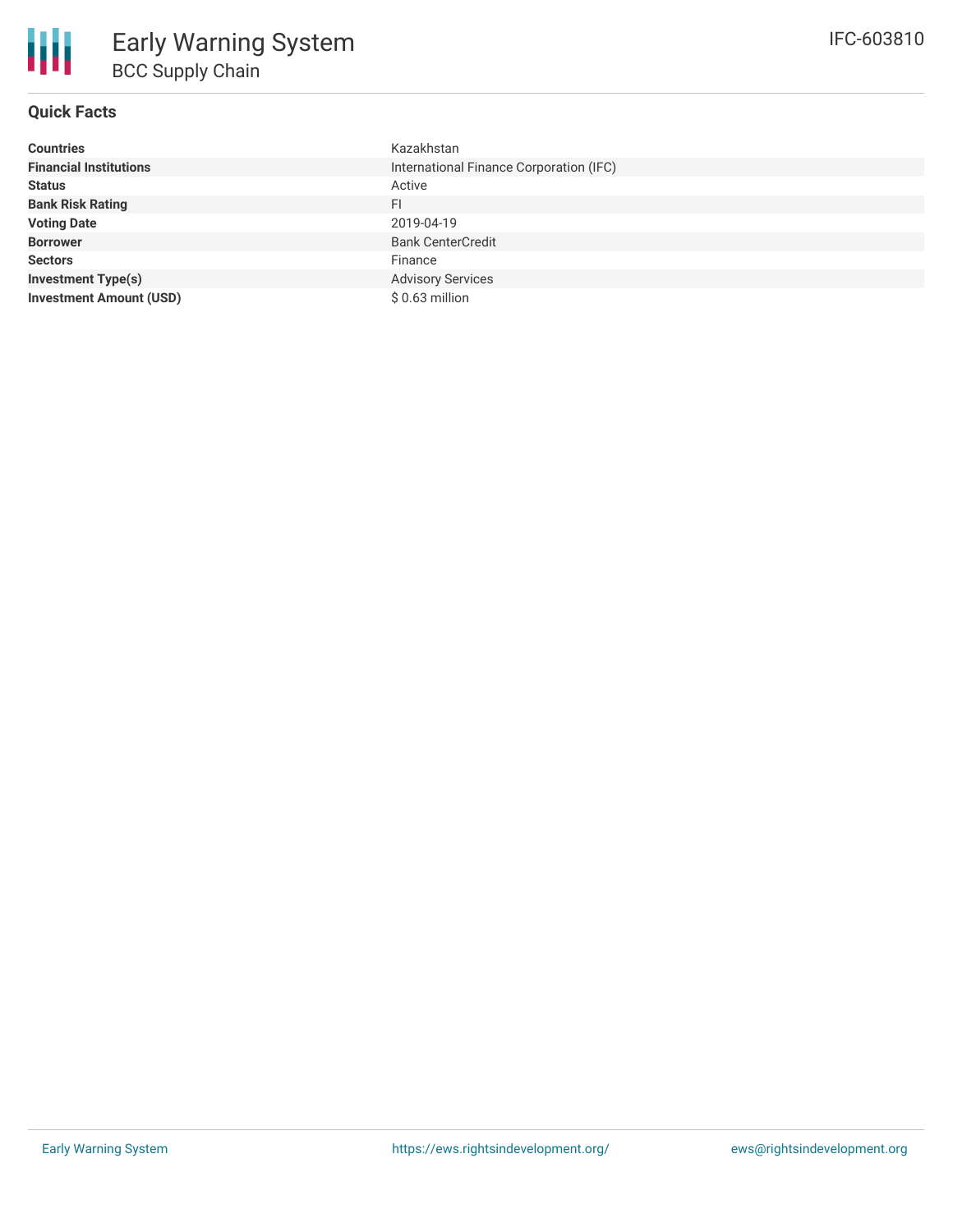

## **Project Description**

According to the Bank's website, this project provides advisory services to Bank CenterCredit in order to develop a Supply Chain Finance (SCF) programme in order to link the various parties involved in a given transaction.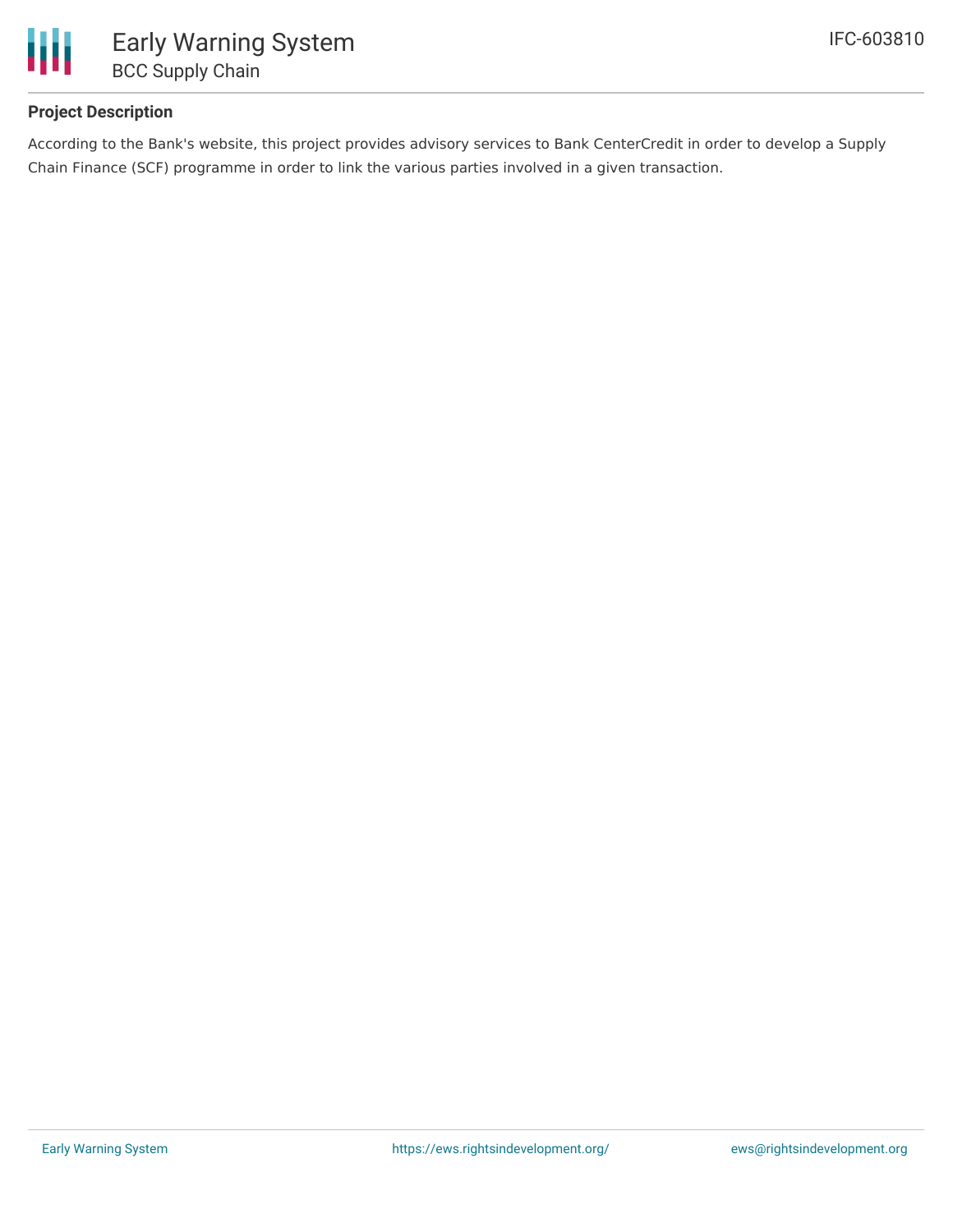#### **Investment Description**

• International Finance Corporation (IFC)

#### **Financial Intermediary**

Financial Intermediary: A commercial bank or financial institution that receives funds from a development bank. A financial intermediary then lends these funds to their clients (private actors) in the form of loans, bonds, guarantees and equity shares. Financial intermediaries include insurance, pension and equity funds. The direct financial relationship is between the development bank and the financial intermediary.

Joint Stock Company Bank [CenterCredit](file:///actor/679/) (Financial Intermediary)